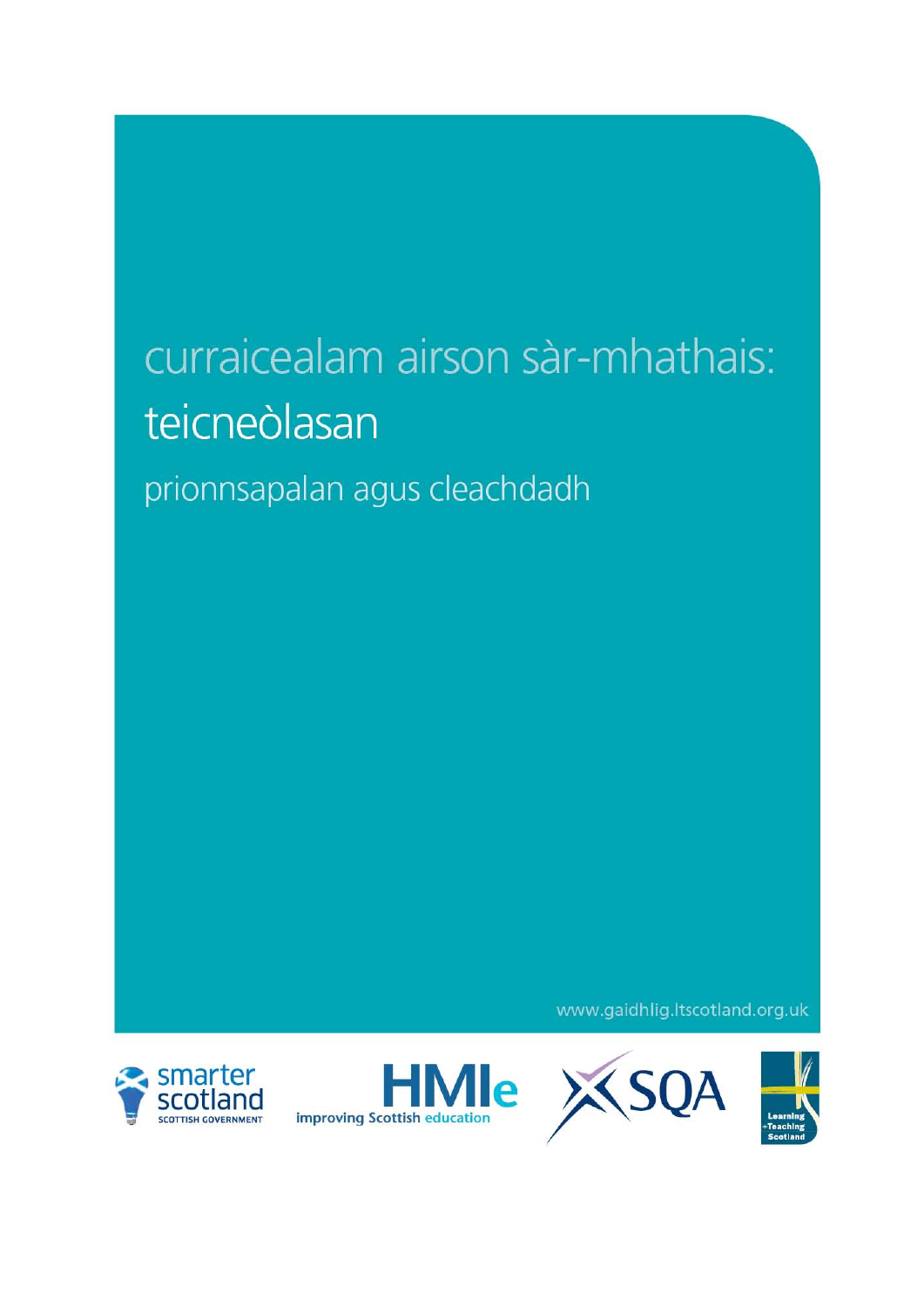# **Teicneòlasan Prionnsapalan agus cleachdadh**

## **Dè na comasan a bheir ionnsachadh ann an teicneòlasan do chlann agus do dhaoine òga?**

Tha buaidh bhunaiteach air a bhith aig teicneòlas air a' choimhearsnachd – a' sealltainn eòlas agus sgilean airson comasan dhaoine a leudachadh, agus airson cuideachadh le feuman agus iarrtasan a shàsachadh.

Tha traidisean làidir ann an Alba mu shàr-mhathas agus ùr-ghnàthachadh ann an rannsachadh teicneòlasach. Tha seo gu h-àraidh fìor ann an raointean mar innleadaireachd, eileagtronaigs, opto-eileagtronaigs, rannsachadh bith-leigheis, gineòm agus innleadaireachd cealla. Feumaidh sluagh na h-Alba a bhith sgileil ann an teicneòlasan agus a bhith mothachail air buaidh theicneòlasan air a' choimhearsnachd agus air an àrainneachd, an-dràsta agus san àm ri teachd. Tha ionnsachadh anns na teicneòlasan a' stèidheachadh bunait làidir airson eòlas agus sgilean a thoirt air adhart, sgilean a tha, agus a bhitheas, cudromach ann an soirbheachadh eaconamach na h-Alba a chumail suas.

Ann an *Curraicealam airson Sàr-mhathais,* tha roinn curraicealaim nan teicneòlasan gu h-àraidh ceangailte ri suidheachaidhean a tha a' solarachadh cothrom air sgilean teicneòlasach, eòlas, tuigse agus feartan a thoirt air adhart tro ghnìomhan cruthachail, practaigeach, agus co-cheangailte ri obair. Air sgàth seo, tha am frèam a' dèiligeadh ri eòlasan agus ri builean a dh'fhaodar a chur an gnìomh ann an: gnothachas, saidheans coimpiutaireachd, biadh, aodach, ceàird, dealbhadh, innleadaireachd, grafaig agus teicneòlasan gnìomhaichte. Tha na h-eòlasan agus na builean sin a' tairgsinn co-theacsa shaidhbhir mu leasachadh air gach aon de na ceithir comasan, agus mu sgilean beatha a tha cudromach airson soirbheachadh ann an saoghal na hobrach.Tha iad cuideachd a' tairgsinn àrd-ùrlar sàr mhath airson dreuchdan ceangailte ri teicneòlas.

Tha frèam nan teicneòlasan a' tairgsinn ghnìomhan dùbhlanach an lùib rannsachadh, fuasgladh cheistean, sgrùdadh air bun-bheachdan ùra agus neo-aithnichte, air sgilean agus stuthan, agus air an ionnsachadh a tha glè thric a' nochdadh mar thoradh air cruthachadh ghoireasan sa bheil fìor fheum. Tha e a' solarachadh adhartas ann an sgilean inntinn. Bheir clann agus daoine òga air adhart an sgilean cruthachail agus tionnsgalach, agus bidh iad air am brosnachadh gu bhith nan dealbhaichean ùr-ghnàthaichte agus breithneachail san àm ri teachd. Tha na feartan sin cudromach, ma tha ar clann agus ar daoine òga gu bhith nam prìomh ghnìomhaichean san eaconamaidh chruinneil san àm ri teachd, agus a' gabhail ri adhartasan teicneòlasach san 21mh linn.

# **Dè na prìomh adhbharan airson ionnsachadh a tha sna teicneòlasan?**

Tha ionnsachadh sna teicneòlasan a' toirt comas do chlann agus do dhaoine òga a bhith nan saoranaich a tha fiosraichte, sgileil, smaoineachail, freagarrach agus iomairteach, agus a bhith:

- a' toirt air adhart tuigse mu àite agus mu bhuaidh theicneòlasan ann an atharrachadh agus ann am buaidh a thoirt air coimhearsnachdan
- a' cur ri bhith a' togail saoghal nas fheàrr tro ghnìomhan beusanta, earbsach airson piseach a thoirt air am beatha, air beatha dhaoine eile agus air an àrainneachd
- a' faighinn sgilean agus misneachd airson gabhail ri teicneòlasan, agus airson an cleachdadh a-nis agus san àm ri teachd, aig an taigh, aig an obair agus sa choimhearsnachd san fharsaingeachd
- nan luchd-cleachdaidh agus nan luchd-dèanaimh fiosraichte, aig a bheil tuigse mu na buannachdan agus mu na buaidhean a tha co-cheangailte ri toraidhean agus ri seirbheisean
- comasach air taghaidhean freagarrach a dhèanamh mun àrainneachd, mu adhartas seasmhach agus mu chùisean beusanta, eaconamach agus cultarach
- a' leudachadh an tuigse mun àite a tha aig ICT ann an Alba agus sa choimhearsnachd chruinneil
- a' leudachadh an tuigse mu ghnìomhan agus mu bhun-bheachdan co-cheangailte ri smaoineachadh teicneòlasach, a' gabhail a-steach nàdar innleadaireachd agus cheanglaichean eadar teicneòlasan agus na saidheansan
- a' cur eòlas air ionnsachadh, ceangailte ri obair, a' stèidheachadh bhunaitean làidir airson ionnsachadh fad-beatha agus, do chuid, sgrùdadh spèisealta agus raon mheasgte de dhreuchdan.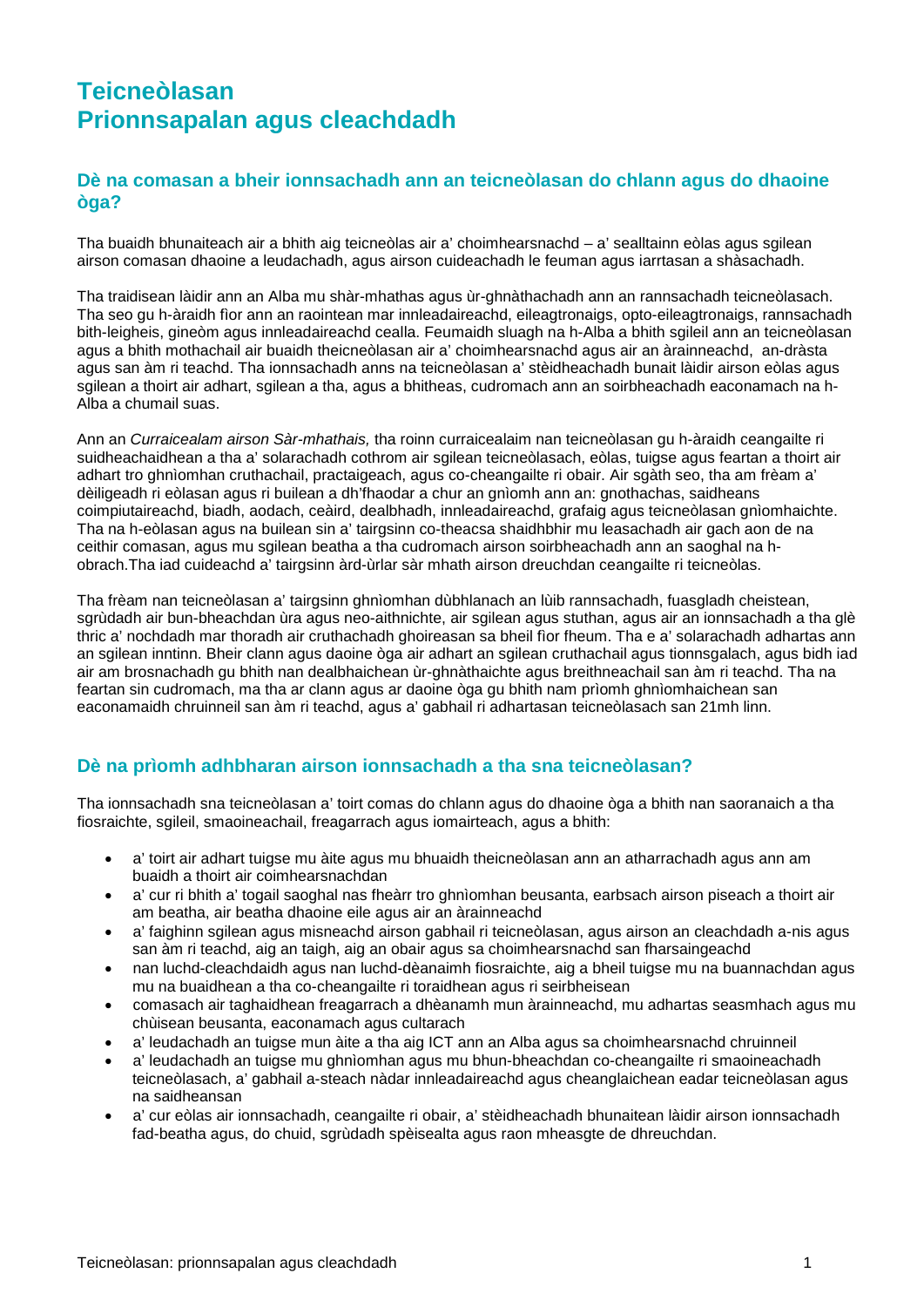# **Ciamar a tha eòlasan agus builean nan teicneòlsan eagraichte?**

Tha frèam nan teicneòlasan air a chur ri chèile airson cothroman a thairgsinn airson pearsanachadh agus roghainn, a' cleachdadh diofar cho-theacsan airson ionnsachadh.

Tha sia eagraichean ann am frèam nan teicneòlasan, agus is iad sin:

- adhartasan teicneòlasach sa choimhearsnachd
- ICT airson ionnsachadh àrdachadh
- gnothachas
- saidheans coimpiutaireachd
- biadh agus aodach
- ceàird, dealbhadh, innleadaireachd agus grafaigean.

Tha na ceithir eagraichean mu dheireadh airson sgilean agus eòlas teicneòlasach a thoirt air adhart.

Tha na h-eagraichean sin mothachail air an tabhartas shònraichte a tha gach suidheachadh a' cur ri ionnsachadh, agus aig a' cheart àm a' toirt comas do luchd-teagaisg cothroman a phlanadh airson feumalachdan fa leth agus ionadail, agus smaoineachadh orra. Tha puingean cudromach nan teicneòlasan an eisimeil obair èifeachdach eadar-chuspaireil, tro cheangalan thar, agus eadar, crìochan chuspairean. Tha e cudromach nach bi luchd-teagaisg a' faireachdainn gu bheil iad air an cuingealachadh le na h-eagraichean, ach gum bi iad gam faicinn mar chothroman do chlann agus do dhaoine òga eòlas a chur air diofar shuidheachaidhean ionnsachaidh.

Anns na h-àrd-sgoiltean, bidh luchd-teagaisg, a tha an sàs ann am foghlam gnothachais, ann an coimpiutaireachd, ann an eaconamas dachaigh agus ann am foghlam teicneòlais, mothachail air mar is urrainn dhaibh an sgilean a chur an sàs san fhrèam. Bidh sgoiltean agus luchd-teagaisg a' planadh measgachadh de na h-eòlasan agus de na builean, airson prògraman a chruthachadh a tha freagarrach do fheuman dhaoine òga, agus bunait làidir a sholarachadh airson ionnsachadh nas adhartaiche ann an roinn spèisealta sam bith. Mar a chithear ann an roinnean eile den churraicealam, tha eòlasan agus builean na ceathramh ìre a' toirt chothroman airson roghainnean a dhèanamh: chan eilear an dùil gum biodh prògram ionnsachaidh neach òg sam bith a' gabhail a-steach a h-uile pàirt de bhuilean na ceathramh ìre.

Cleachdaidh luchd-teagaisg am frèam, nuair a bhios iad a' planadh, airson a bhith cinnteach gum bi clann agus daoine òga a' toirt air adhart an tuigse mu chuspairean cudromach mar buaidh teicneòlais, beachdan fiosraichte air teicneòlas, seasmhachd, agus gnothaichean sòisealta, eaconamach agus beusanta. Bidh iad sin mar bhunstèidh airson, agus daonnan ag ath-dhaingneachadh, ionnsachadh an lùib nan teicneòlasan.

Tha aithrisean aig dà ìre san fhrèam. Tha iad sin a' toirt cothrom do luchd-teagaisg airson gluasad air adhart thar ùine a phlanadh, a' toirt comas do chloinn agus do dhaoine òga suidheachaidhean a rannsachadh, a tha a' sìor fhàs nas doimhne, agus a bhith a' toirt air adhart an sgilean cruthachail tro ionnsachadh neo-eisimeileach.

Tha am frèam na chothrom mu phearsanachadh agus roghainn, doimhneachd agus buntanas. Tha ìre nan gnìomhan aig a' cheathramh ìre air a dealbhadh airson a bhith faisg air an ìre co-cheangailte ri ìre 4 den SCQF. Tha frèam nan teicneòlasan a' tairgsinn chothroman do chlann agus do dhaoine òga seata de sgilean, a dh'fhaodar a chur an gnìomh ann am prògraman *Sgilean airson Obair*, a thoirt air adhart.

#### **Dè na sgilean a tha air an leasachadh sna teicneòlasan?**

Tha na teicneòlasan gu tric a' solarachadh chothroman airson ionnsachadh gnìomhach ann an suidheachaidhean cruthachail, co-cheangailte ri obair. Mar sin, tha ionnsachadh sna teicneòlasan a' toirt chothroman airson a bhith sìor adhartach, a' cleachdadh agus a' leudachadh sgilean a tha nam pàirtean cudromach sa bheatha, ann an obair agus ann an ionnsachadh, a-nis agus san àm ri teachd. Tha sin a' gabhail a-steach sgilean planaidh agus eagrachaidh. Mar sin, tha ionnsachadh sna teicneòlasan a' cur gu làidir ris an amas a tha air a mhìneachadh gu soilleir ann an *Sgilean dha Alba: Ro-innleachd Ionnsachaidh Fad-beatha* '… a' dèanamh cinnteach gu bheil *Curraicealam airson Sàr-mhathais* a' solarachadh ionnsachadh ceàirdeach agus na sgilean cosnaidh a dh'fheumar ann an saoghal na h-obrach, agus na bhunait do adhartas sgilean fad ar beatha'.

Tha gnìomhan air an deagh dhealbhadh sna teicneòlasan a' tairgsinn chothroman do chlann agus do dhaoine òga adhartas a dhèanamh air:

- sgilean ceasnachaidh agus fuasgladh cheistean, comas air a bhith ag obair còmhla ri daoine eile agus air nithean a ghabhail os làimh
- sgilean planaidh agus eagrachaidh ann an raon de shuidheachaidhean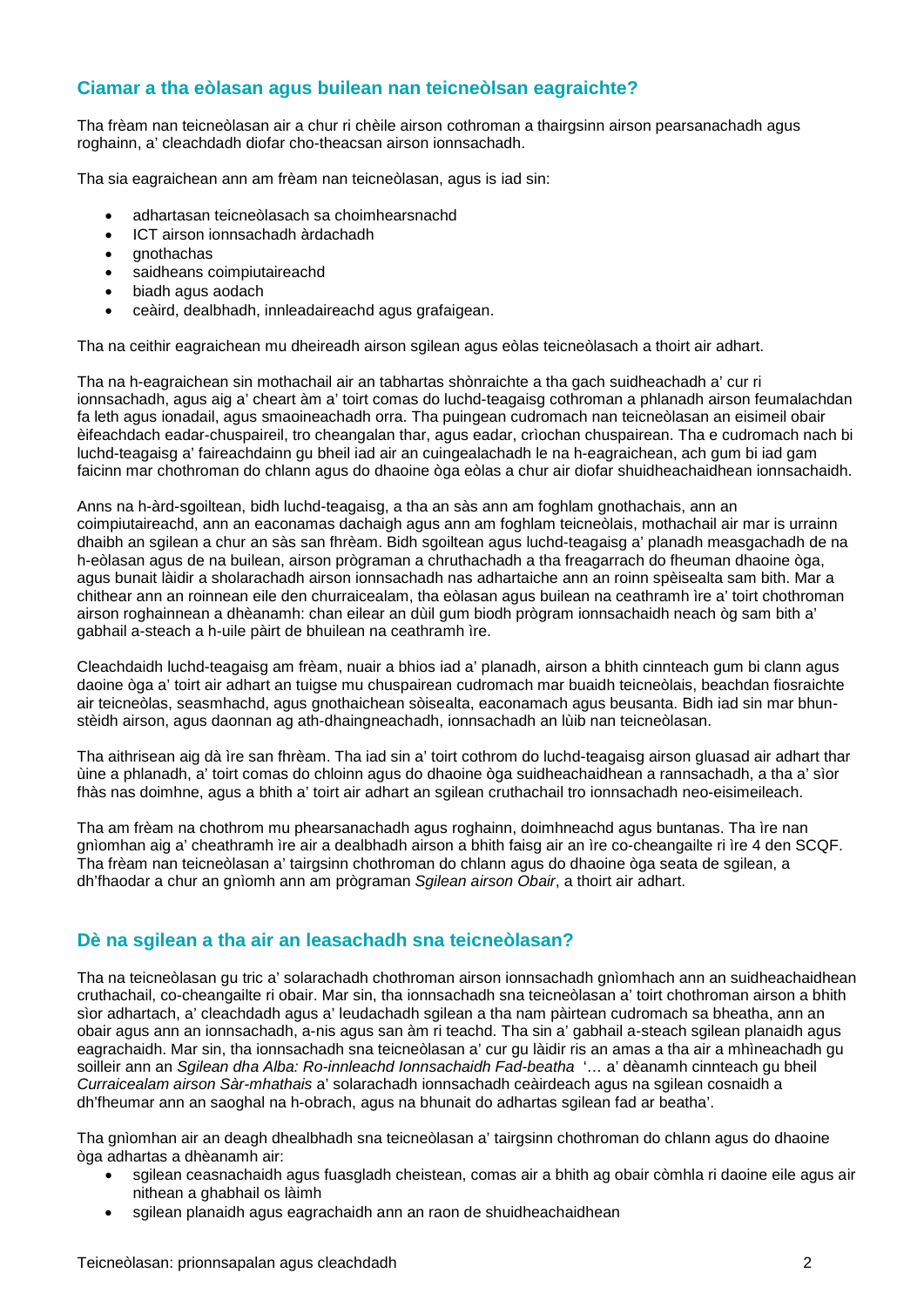- cruthachalachd agus ùr-ghnàthachadh, mar eisimpleir tro ICT agus tro mhodhan dealbhaidh agus dèanaimh, le taic coimpiutair
- sgilean ann a bhith a' cleachdadh innealan, uidheam, bathar-bog agus stuthan
- sgilean ann an co-obrachadh, stiùireadh agus obrachadh còmhla ri daoine eile
- breithneachadh tro rannsachadh, agus a bhith a' sireadh, ann an diofar cho-theacsan ionnsachaidh
- bruidhinn agus còmhradh
- sireadh, agus fiosrachadh-air-ais fhaighinn, airson smaoineachadh ann an diofar shuidheachaidhean ionnsachaidh
- a bhith a' dèanamh cheangalan eadar sgilean spèisealta, an adhartas an lùib ionnsachadh agus sgilean airson obair
- luachadh ghoireasan, shiostaman agus sheirbheisean
- sgilean taisbeanaidh.

### **Dè na modhan ionnsachaidh agus teagaisg a tha feumail sna teicneòlasan?**

Thathar an dùil gum bi na h-eòlasan agus na builean a' suathadh ri innleachdas nàdarrach chloinne agus dhaoine òga, agus rim miann a bhith a' cruthachadh, agus ag obair, ann an dòighean practaigeach. Tha iad gam brosnachadh gu bhith a' sìor leasachadh bheachdan, sgilean, eòlas agus tuigse, agus mar sin a' tighinn gu toradh aig an ìre as àirde. Bidh ionnsachadh agus teagasg èifeachdach a' tarraing air measgachadh farsaing de mhodhan airson eòlas chloinne agus dhaoine òga a thoirt air adhart, gu h-àraidh tro ionnsachadh co-obrachail agus neo-eisimeileach.

Tha na h-eòlasan agus na builean glè fhreagarrach airson ionnsachadh às dèidh sgoile: ann an colaistean, san earrann shaor-thoileach agus ann an com-pàirteachas ri gnothachasan, far am faod clann agus daoine òga eòlas a chur air gnìomhan ionnsachaidh a tha buntainneach do dh'obair no do dh'ionnsachadh ceàirdeil san àm ri teachd.

Faodaidh ICT a bhith na shàr dhòigh air ionnsachadh co-roinnte eadar, agus am measg, chloinne, dhaoine òga agus luchd-teagaisg. Dh'fhaodadh gum feum mòran luchd-teagaisg an eòlas agus am misneachd fhèin a leudachadh, glè thric ag ionnsachadh còmhla ri, agus bhon, chloinn agus dhaoine òga, san raon seo de adhartasan a tha a' sìor atharrachadh.

#### **Dè tha ICT a' ciallachadh san fhrèam seo?**

Tha ICT a' suathadh ri teicneòlas, a tha air a chleachdadh airson fiosrachadh a sgaoileadh, a stòradh, a chruthachadh, a shealltainn, agus a roinn no iomlaid tro dhòighean eileagtronaigeach. Tha am mìneachadh farsaing seo air ICT a' gabhail a-steach theicneòlasan mar na meadhanan, tele-chonaltradh, agus bathar bog is bathar cruaidh coimpiutair; tha e cuideachd a' gabhail a-steach uidheam agus seirbheisean ceangailte ri na teicneòlasan sin, mar co-labhairt bhidio, post-dealain agus blogaichean.

# **Ciamar as urrainn do ICT ionnsachadh agus teagasg a thoirt air adhart?**

Ann am briathran an fhoillseachaidh aig HMIE *A' Leasachadh Foghlam ann an Alba: ICT ann an Ionnsachadh agus Teagasg* (2007),

'… bha luchd-obrach ann an ionadan ro-sgoile agus ann am bun-sgoiltean a' tuigsinn gun robh luchdionnsachaidh a' faighinn barrachd mothachaidh air an t-saoghal sa bheil iad, ann an dòigh nas èifeachdaiche, nuair a bha seo a' gabhail a-steach conaltradh ris an t-saoghal tro ICT.'

Tha e cudromach gum bi sgilean ICT aig daoine, ma tha clann agus daoine òga gu bhith nan luchd-cuideachaidh èifeachdach, aig a bheil comas air conaltradh agus air eadar-obrachadh air feadh an t-saoghail. Air feadh a' churraicealaim, bidh sgilean ICT gan toirt air adhart ann an ionnsachadh agus teagasg mar a bhios iomchaidh a rèir ìre pàiste no neach òg. Tha cothroman aig luchd-teagaisg uile anns gach earrann, anns gach roinn agus anns gach suidheachadh, sgilean ICT a chur an gnìomh, an ath-dhaingneachadh agus an leudachadh sa churraicealam, airson clann agus daoine òga ullachadh airson nan sgilean ionnsachaidh agus fastaidheachd a tha riatanach airson na 21mh linne.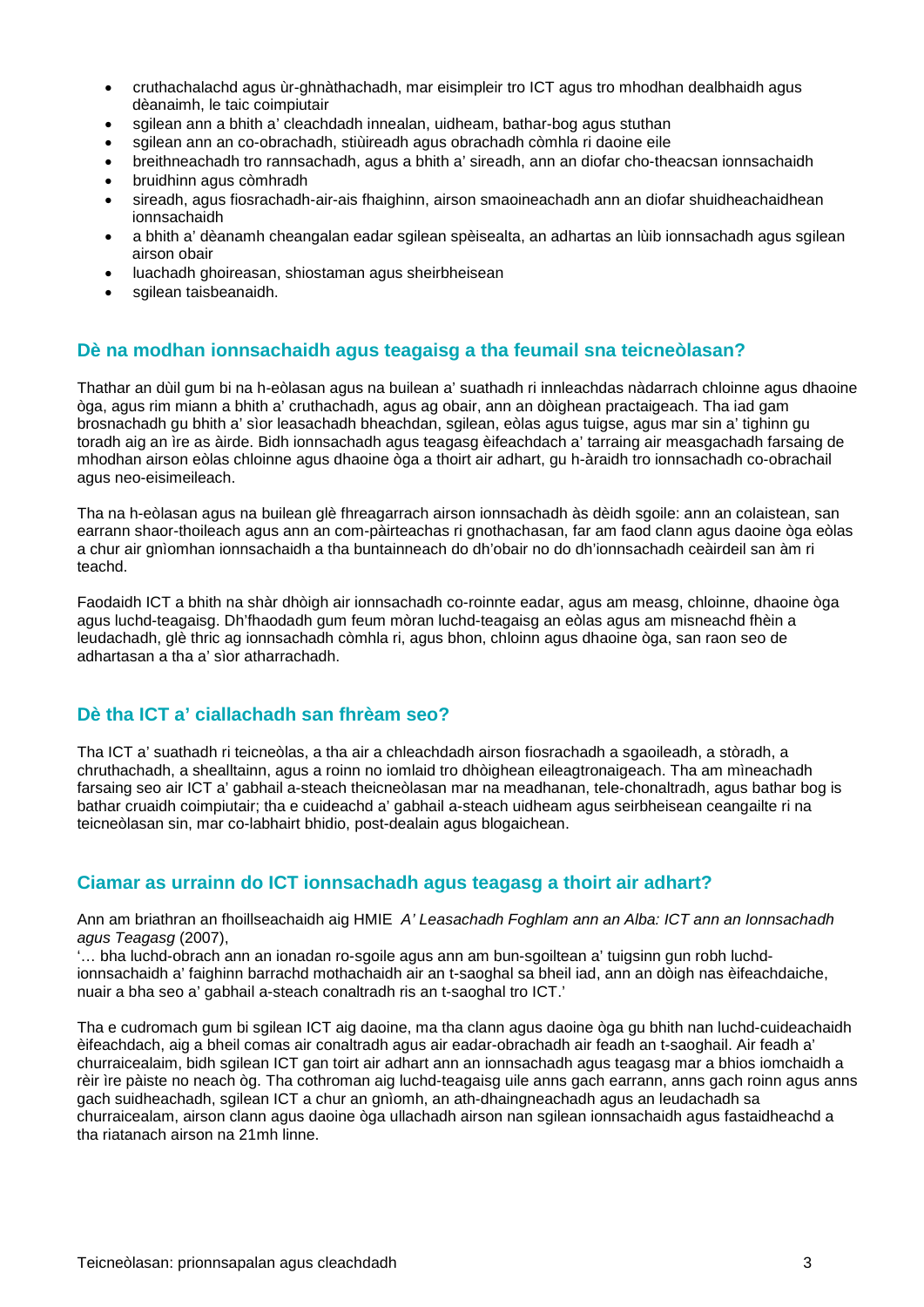Tha grunn de roinnean a' churraicealaim, a' gabhail a-steach nan teicneòlasan, a' solarachadh chothroman do chlann agus do dhaoine òga airson smaoineachadh mu ghnothaichean tèarainteachd co-cheangailte ri ICT, mar eisimpleir airson a bhith a' cumail dàta pearsanta tèarainte agus nithean a tha cudromach do na daoine sin fa leth. Tha e cudromach gun aithnich clann agus daoine òga cunnartan tèarainteachd, nuair a tha iad a' làimhseachadh fiosrachadh thar a' churraicealaim, agus gun dèilig iad ris ann an dòigh iomchaidh.

## **Dè an diofar a tha eadar coimpiutaireachd agus ICT?**

Tha ICT, mar a tha air a mhìneachadh an seo, a' tarraing diofar sheòrsaichean teicneòlais còmhla agus gan cur an gnìomh tro chòmhradh 's tro ionnsachadh. Ach 's ann a tha coimpiutaireachd, mar raon sgrùdaidh spèisealta, a' solarachadh tuigse theòiridheach agus phractaigeach nas doimhne air mar a ghabhas bathar cruaidh agus bog a leasachadh agus a chur an sàs ann an diofar shuidheachaidhean. Tha an

t-ionnsachadh spèisealta buntainneach dha-rìribh ann an ullachadh chloinne agus dhaoine òga airson nan dùbhlan co-cheangailte ri teicneòlasan didseatach a tha a' sìor atharrachadh gu luath. Bheir e comas do luchdionnsachaidh a bhith ag ullachadh airson sgrùdadh spèisealta nas adhartaiche agus airson dhreuchdan ann an saidheans coimpiutaireachd.

# **Dè a' bhrìgh a tha aig eòlasan agus builean ICT ann an clò eadailteach?**

Ann am frèam nan teicneòlasan, tha eòlasan agus builean ICT a tha air an sealltainn ann an clò eadailteach, a' toirt air adhart nan sgilean sin a dh'fheumar airson obair agus beatha làitheil. Ged a tha iad sin nam pàirt de fhrèam nan teicneòlasan, bidh luchd-teagaisg uile a' cur riutha agus gan ath-dhaingneachadh san ionnsachadh.

# **Dè na comharran farsaing measaidh a th' anns na teicneòlasan?**

Bidh measadh sna teicneòlasan ag amas air gnìomhan practaigeach, air fuasgladh cheistean agus coobrachadh, a bheir comas do chlann agus do dhaoine òga sealltainn gu bheil eòlas agus tuigse aca, agus gun urrainn dhaibh sgilean teicneòlais agus bun-bheachdan a chleachdadh anns gach suidheachadh airson ionnsachadh sna teicneòlasan.

Faodaidh luchd-teagaisg fianais a thional mar phàirt de dh'ionnsachadh chloinne agus dhaoine òga bho latha gu latha, agus bidh gnìomhan measaidh sònraichte a' cur ri measadh adhartais cuideachd. Bho na tràth bhliadhnaichean gu na h-ìrean as àirde, faodaidh clann agus daoine òga adhartas nan sgilean a shealltainn le a bhith a' dèanamh mhodalan agus a' deasachadh biadh, le planadh agus le bhith a' coileanadh rannsachaidhean practaigeach agus fuasgladh cheistean, le bhith a' bruidhinn mu bheachdan ri co-aoisean agus inbhich, agus le bhith a' clàradh agus a' sealltainn an smuaintean ann an diofar dhòighean, a' cleachdadh ICT.

Bu chòir do mhodhan measaidh a bhith a' sealltainn na h-ìre gun urrainn clann agus daoine òga na sgilean sin a chur an cèill, agus an cleachdadh ann an dòigh chruthachail nan ionnsachadh agus nam beatha làitheil, agus ann an ullachadh airson saoghal na h-obrach. Mar eisimpleir:

- Dè cho math 's a tha iad air beachdan agus molaidhean a chur air adhart agus air sgilean obrach sgioba a leasachadh?
- Dè cho math 's a tha iad air co-obrachadh agus com-pàirteachadh gu neo-eisimeileach ann an gnìomhan ionnsachaidh, a leanas gu goireasan sa bheil fìor fheum?

Faodaidh clann agus daoine òga adhartas a shealltainn le bhith a' dol an sàs gu dealasach ann am bunbheachdan nas doirbhe agus nas dùbhlanaiche ann an teicneòlasan, a' sealltainn doimhneachd tuigse a tha a' sìor leudachadh a thaobh mìneachaidh, agus a' cur eòlas agus sgilean an cèill ann an suidheachaidhean a tha nas doirbhe no neo-aithnichte. Faodaidh iad cuideachd adhartas a shealltainn tro an neo-eisimeileachd agus trom misneachd fhèin nuair a tha iad a' coileanadh ghnìomhan obrach, agus a' nochdadh am fulangais a tha a' sìor fhàs ann an dèiligeadh ri dùbhlain. Tha adhartas a' gabhail a-steach mhìneachaidhean a tha air an deagh chur ri chèile agus beachdan is co-dhùnaidhean a tha air an deagh obrachadh a-mach, agus a bhith a' toirt air adhart bheachdan fiosraichte mu chùisean àrainneachd beusanta agus eaconamach. Bu chòir measadh a cheangal ri roinnean eile den churraicealam cuideachd, an taobh a-staigh agus an taobh a-muigh an t-seòmair-teagaisg, agus ann an saoghal na h-obrach.